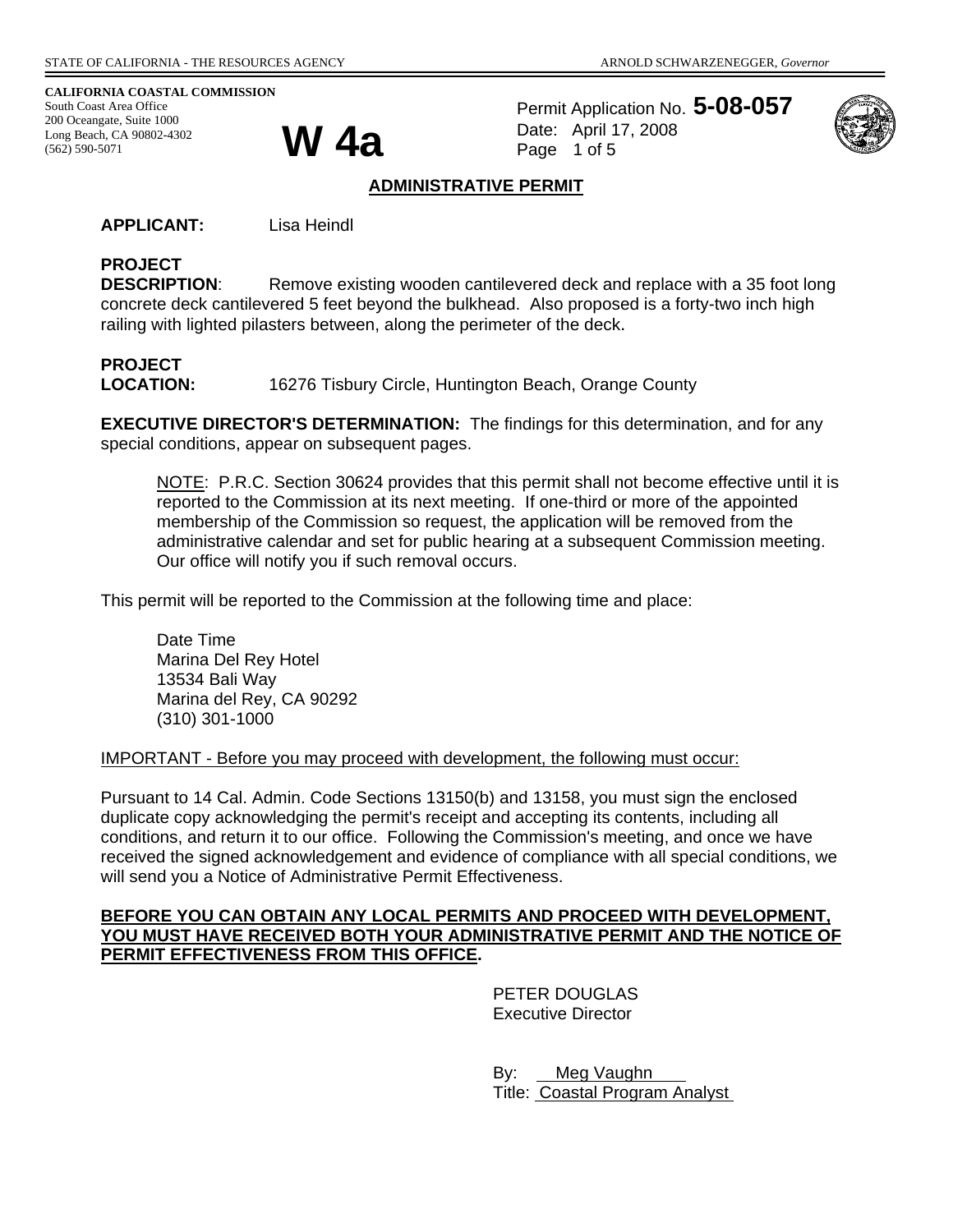### **STANDARD CONDITIONS:**

- 1. Notice of Receipt and Acknowledgment. The permit is not valid and development shall not commence until a copy of the permit, signed by the permittee or authorized agent, acknowledging receipt of the permit and acceptance of the terms and conditions, is returned to the Commission office.
- 2. Expiration. If development has not commenced, the permit will expire two years from the date this permit is reported to the Commission. Development shall be pursued in a diligent manner and completed in a reasonable period of time. Application for extension of the permit must be made prior to the expiration date.
- 3. Interpretation. Any questions of intent or interpretation of any term or condition will be resolved by the Executive Director or the Commission.
- 4. Assignment. The permit may be assigned to any qualified person, provided assignee files with the Commission an affidavit accepting all terms and conditions of the permit.
- 5. Terms and Conditions Run with the Land. These terms and conditions shall be perpetual, and it is the intention of the Commission and the permittee to bind all future owners and possessors of the subject property to the terms and conditions.

### **SPECIAL CONDITIONS:** See page four.

### **EXECUTIVE DIRECTOR'S DETERMINATION (continued):**

The Executive Director hereby determines that the proposed development is a category of development, which, pursuant to PRC Section 30624, qualifies for approval by the Executive Director through the issuance of an Administrative Permit. Subject to Standard and Special Conditions as attached, said development is in conformity with the provisions of Chapter 3 of the Coastal Act of 1976 and will not have any significant impacts on the environment within the meaning of the California Environmental Quality Act. If located between the nearest public road and the sea, this development is in conformity with the public access and public recreation policies of Chapter 3.

### **FINDINGS FOR EXECUTIVE DIRECTOR'S DETERMINATION:**

### **A. Project Description**

The applicant proposes to remove an existing wooden cantilevered deck and replace it with a thirty-five foot long concrete deck cantilevered five feet beyond the bulkhead. Also proposed is a 42" high railing with seven lighted pilasters between, along the perimeter of the deck. The proposed deck is associated with the adjacent single family residential use. Most of the Huntington Harbour water frontage is developed with single family homes, many of which also have cantilevered decks and boat docks. Virtually the entire water frontage in Huntington Harbour is supported by bulkheads. The nearest public access in the area is at Sunset County Beach, located approximately one half mile south of the subject site.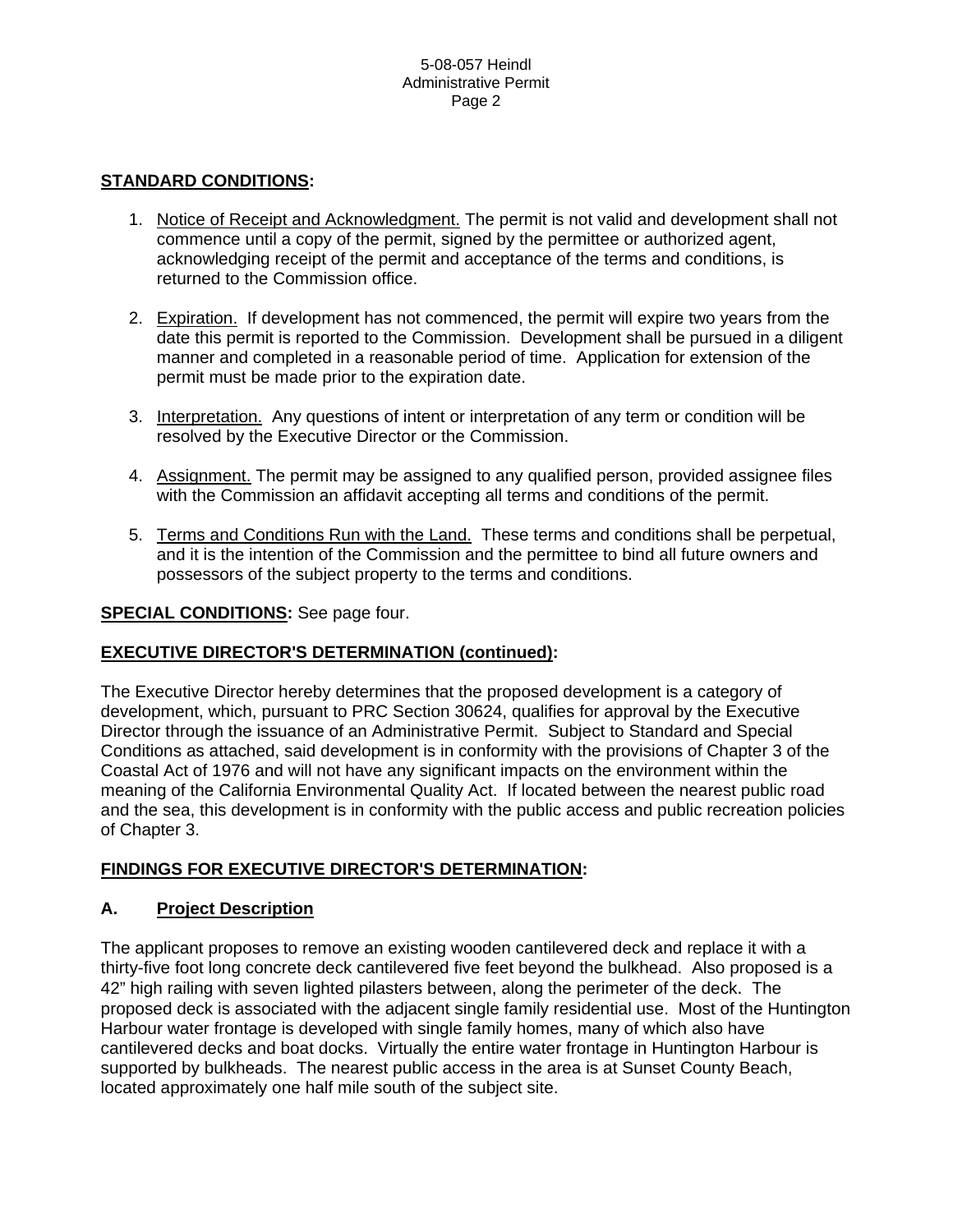#### 5-08-057 Heindl Administrative Permit Page 3

Drainage from the deck will be directed to two bottomless filters on the land side of the subject lot. No products containing ammonia, sodium hypochlorite, chlorinated solvents, petroleum distillates or lye will be used on the deck, therefore, pollutants from those products will not drain to the harbor during or after construction.

The proposed deck would cantilever over the waters of Huntington Harbor. In this area of Huntington Harbor, the water area is owned by the City of Huntington Beach. A letter inviting the City to join as co-applicant was sent on April 14, 2008 and to date no response has been received. In addition, an approval in concept was received from the City, indicating the City is aware of the project. Furthermore, a special condition is imposed stating that the approval of a coastal development permit for the project does not waive any public rights or interest that exist or may exist on the property.

The subject site is located within the City of Huntington Beach, which has a certified Local Coastal Program. However, due to the project location seaward of the mean high tide line, the project is within an area of the Commission's retained permit jurisdiction. Nonetheless, the City's certified Local Coastal Program may be used as guidance. The land use designation at the site is Open Space – Water (OS – W). The site is zoned Open Space Water Recreation. The proposed development is consistent with the City's certified LCP, specifically with Implementation Plan Chapter 213 Open Space District, which allows private cantilevered decks abutting residential uses, and with Chapter 210, which provides standards for cantilevered decks in Huntington Harbor in the Open Space Water Recreation zone.

Most of the existing residences that front along the waters of Huntington Harbor have cantilevered decks. The proposed deck is similar in function to the other cantilevered decks associated with residential development within Huntington Harbor. The proposed development is consistent with past Commission actions in the area. Thus, as conditioned, the proposed deck will have no adverse impact on coastal access or resources in the project vicinity, and is consistent with the Chapter 3 policies of the Coastal Act.

## **B. PUBLIC ACCESS**

The proposed development will not affect the public's ability to gain access to, and/or to use the coast and nearby recreational facilities. Therefore, the development, as conditioned, conforms with Sections 30210 through 30214, Sections 30220 through 30224, and 30252 of the Coastal Act.

## **C. WATER QUALITY**

The proposed development has a potential for a discharge of polluted runoff from the project site into coastal waters. The development, as proposed and as conditioned, incorporates design features to minimize the effect of construction and post construction activities on the marine environment. These design features include, but are not limited to, the appropriate management of equipment and construction materials, reducing runoff through the use of permeable surfaces, the use of non-invasive, drought tolerant vegetation to reduce and treat the runoff discharged from the site, and for the use of post construction best management practices to minimize the project's adverse impact on coastal waters. Therefore, the Commission finds that the proposed development, as conditioned, conforms with Sections 30230 and 30231 of the Coastal Act regarding the protection of water quality to promote the biological productivity of coastal waters and to protect human health.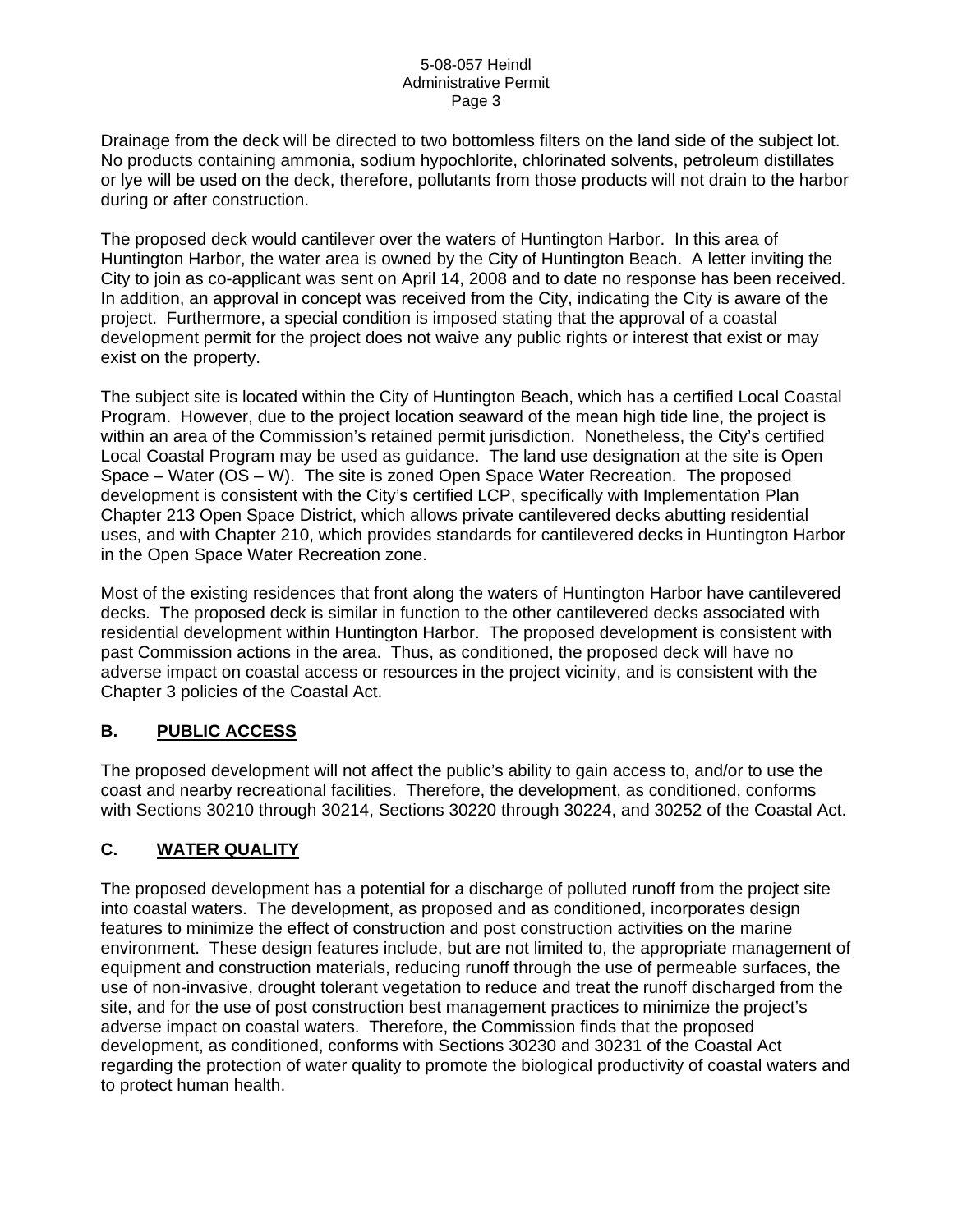# **D. LOCAL COASTAL PROGRAM**

Coastal Act section 30604(a) states that, prior to certification of a local coastal program ("LCP"), a coastal development permit can only be issued upon a finding that the proposed development is in conformity with Chapter 3 of the Act and that the permitted development will not prejudice the ability of the local government to prepare an LCP that is in conformity with Chapter 3. An LCP for the City of Huntington Beach was effectively certified in March 1985. However, the proposed development is occurring within an area of the Commission's original permit jurisdiction, due to the project location seaward of the mean high tide line. Consequently, the standard of review is the Coastal Act and the City's LCP is used only as guidance. As conditioned, the proposed development is consistent with Chapter 3 of the Coastal Act and with the certified LCP for the area.

# **E. CALIFORNIA ENVIRONMENTAL QUALITY ACT**

As conditioned, there are no feasible alternatives or additional feasible mitigation measures available that would substantially lessen any significant adverse effect that the activity may have on the environment. Therefore, the Commission finds that the proposed project, as conditioned to mitigate the identified impacts, is the least environmentally damaging feasible alternative and can be found consistent with the requirements of the Coastal Act to conform to CEQA.

# **SPECIAL CONDITIONS:**

## **1. Construction Responsibilities and Debris Removal**

- (a) No construction materials, equipment, debris, or waste shall be placed or stored where it may be subject to wave, wind, or rain erosion and dispersion.
- (b) Any and all construction material shall be removed from the site within 10 days of completion of construction.
- (c) Machinery or construction materials not essential for project improvements shall not be allowed at any time in the intertidal zone.
- (d) If turbid conditions are generated during construction a silt curtain shall be utilized to control turbidity.
- (e) Floating booms shall be used to contain debris discharged into coastal waters and any debris discharged shall be removed as soon as possible but no later than the end of each day.
- (f) Non-buoyant debris discharged into coastal waters shall be recovered by divers as soon as possible after loss.

# **2. Public Rights**

The Coastal Commission's approval of this permit shall not constitute a waiver of any public rights that exist or may exist on the property. The permittee shall not use this permit as evidence of a waiver of any public rights that may exist on the property.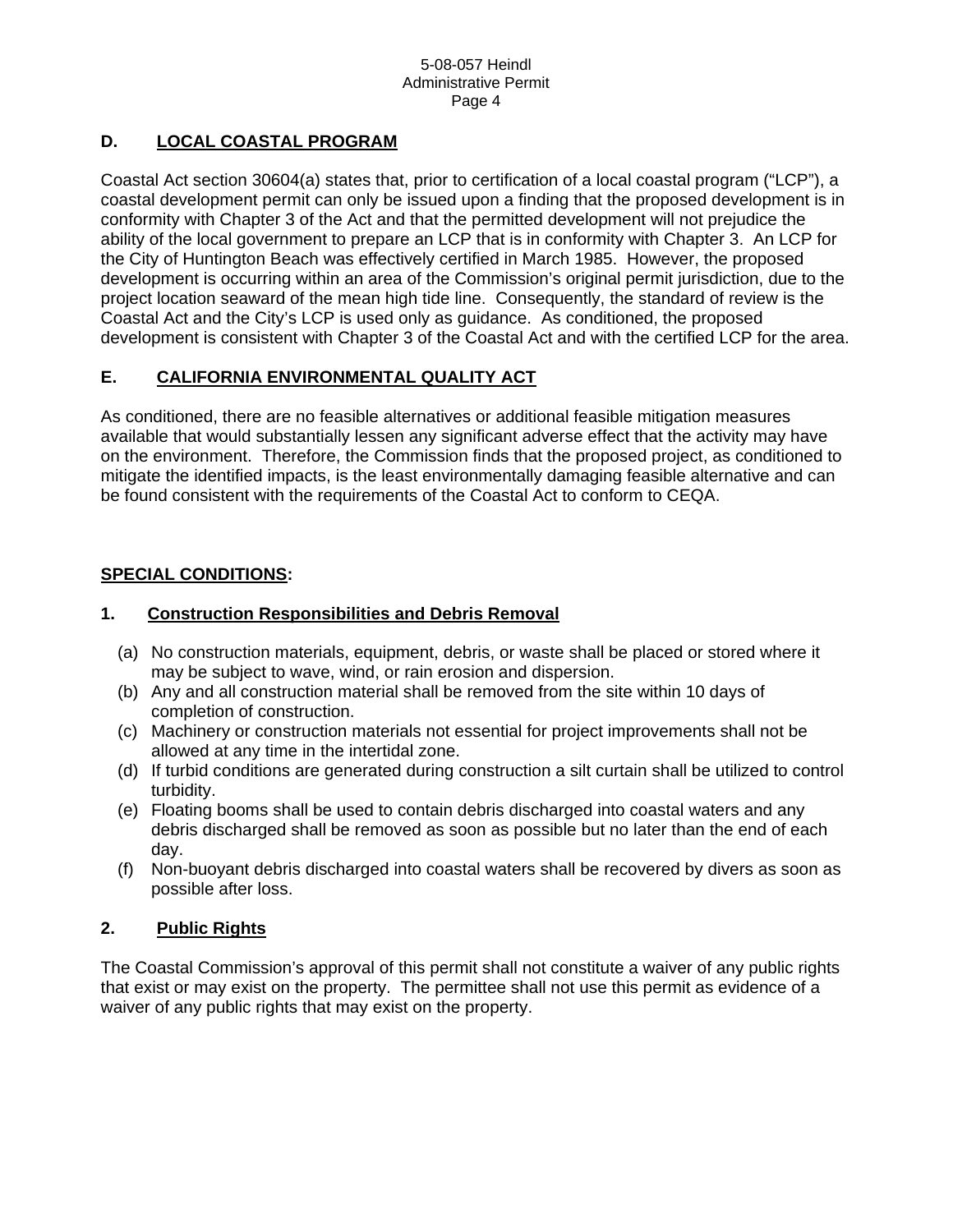# **ACKNOWLEDGMENT OF PERMIT RECEIPT/ACCEPTANCE OF CONTENTS:**

\_\_\_\_\_\_\_\_\_\_\_\_\_\_\_\_\_\_\_\_\_\_\_\_\_\_\_ \_\_\_\_\_\_\_\_\_\_\_\_\_\_\_\_\_\_\_\_\_\_

I/We acknowledge that I/we have received a copy of this permit and have accepted its contents including all conditions.

Applicants' Signature **Date of Signing** 

5-08-057 Heindl CntDk Admn 5.08 mv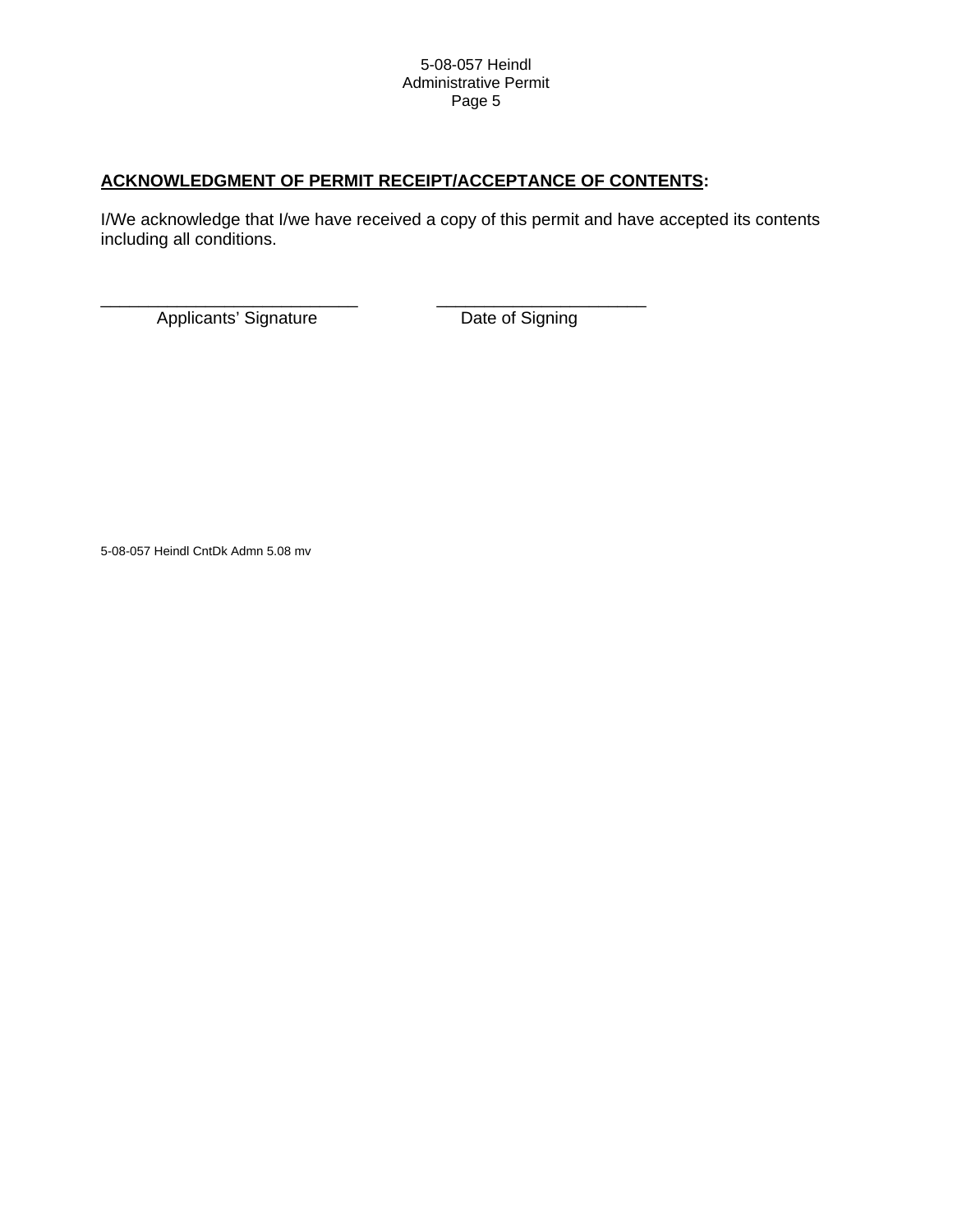